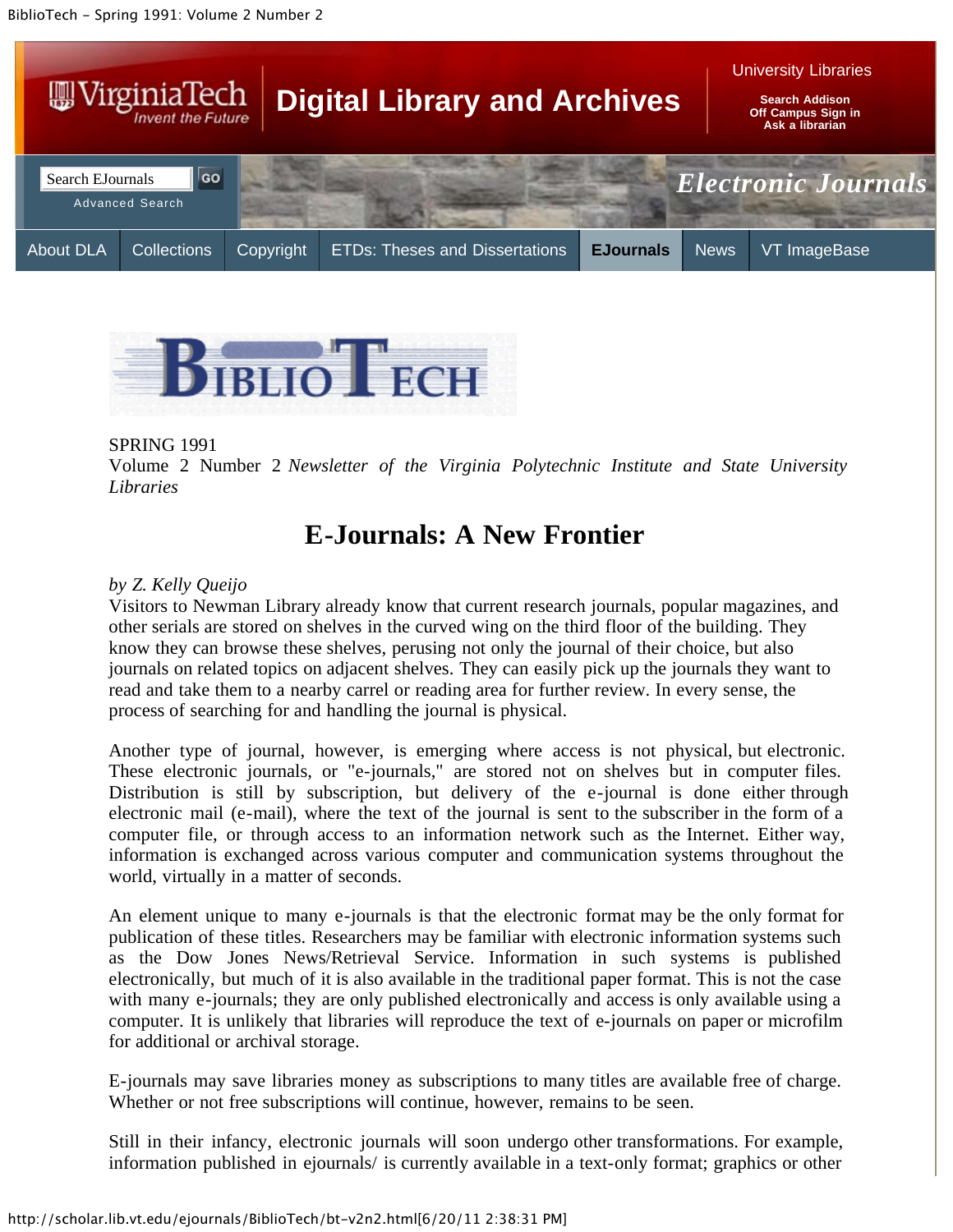art work is not included. This, however, will change as researchers work out the details for transferring and displaying graphics and text files across in formation networks. The University Libraries are also involved in a research project with the National Agriculture Library and North Carolina State University to digitize text and graphics so that this combination of information formats can be exchanged through computer networks.

Electronic journals represent new territory for libraries. Access to, rather than ownership of, journals becomes the issue. As libraries keep pace with changes in information technology, they face opportunities and challenges on this new electronic frontier.



# **New Collections Expand Scope Of Aerospace Archives**

### *by Clara B. Cox*

The Archives of American Aerospace Exploration has recently added seven collections to its holdings, expanding its scope and providing additional strength for its position as one of the nation's premier repositories of personal papers on aerospace history.

Among the new collections are the papers of Robert R. Gilruth, an aeronautical engineer and NASA administrator known as the father of the manned space program in the United States. Gilruth was the only director of the Space Task Group, which formed the nucleus of the manned space program in the U. S. following the Soviet launching of Sputnik in 1957. In 1961, he became the first director of the Manned Spacecraft Center in Houston, where he headed Project Mercury.

"Gilruth is a seminal figure in the history of the space program. Because many of his personal papers were destroyed when he left Houston in 1972, those that he retained are very important," says Glenn McMullen, archivist for the collection.

Among Gilruth's papers are a typescript diary kept during February and March 1961, a period that included the successful unmanned test flight of Mercury-Atlas 2 on February 21; a copy of an unpublished memoir, "From Wallops Island to Project Mercury, 1945-1958"; his notes for his farewell speech as director of the Houston center; and copies of oral history transcripts of his interviews on the history of the space program.

The archives also obtained the papers of John V. Becker, an aerospace engineer who specialized in hypersonic and reentry aerodynamics and a pioneer in the development of the X-15 research aircraft, which flew at hypersonic speeds and attained altitudes of over 350,000 feet.

Becker, who is the author of The High-Speed Frontier: Case Histories of Four NACA Programs, 1920-1950, headed the Compressibility Research Division and the Aero-Physics Research Division of the National Advisory Committee for Aeronautics (NACA) and NASA before his retirement in 1974.

The Becker collection includes correspondence, notes, memoranda, and other material related to the X-l, X-15, and X-20 Dyna-Soar programs; research files for his book; transcripts of oral history interviews; and copies of his publications and lectures.

Other recent acquisitions include the personal papers of:

Blake W. Corson, Jr., an aeronautical engineer who retired from NASA Langley in 1972 as head of the 16-Foot Transonic Tunnel Branch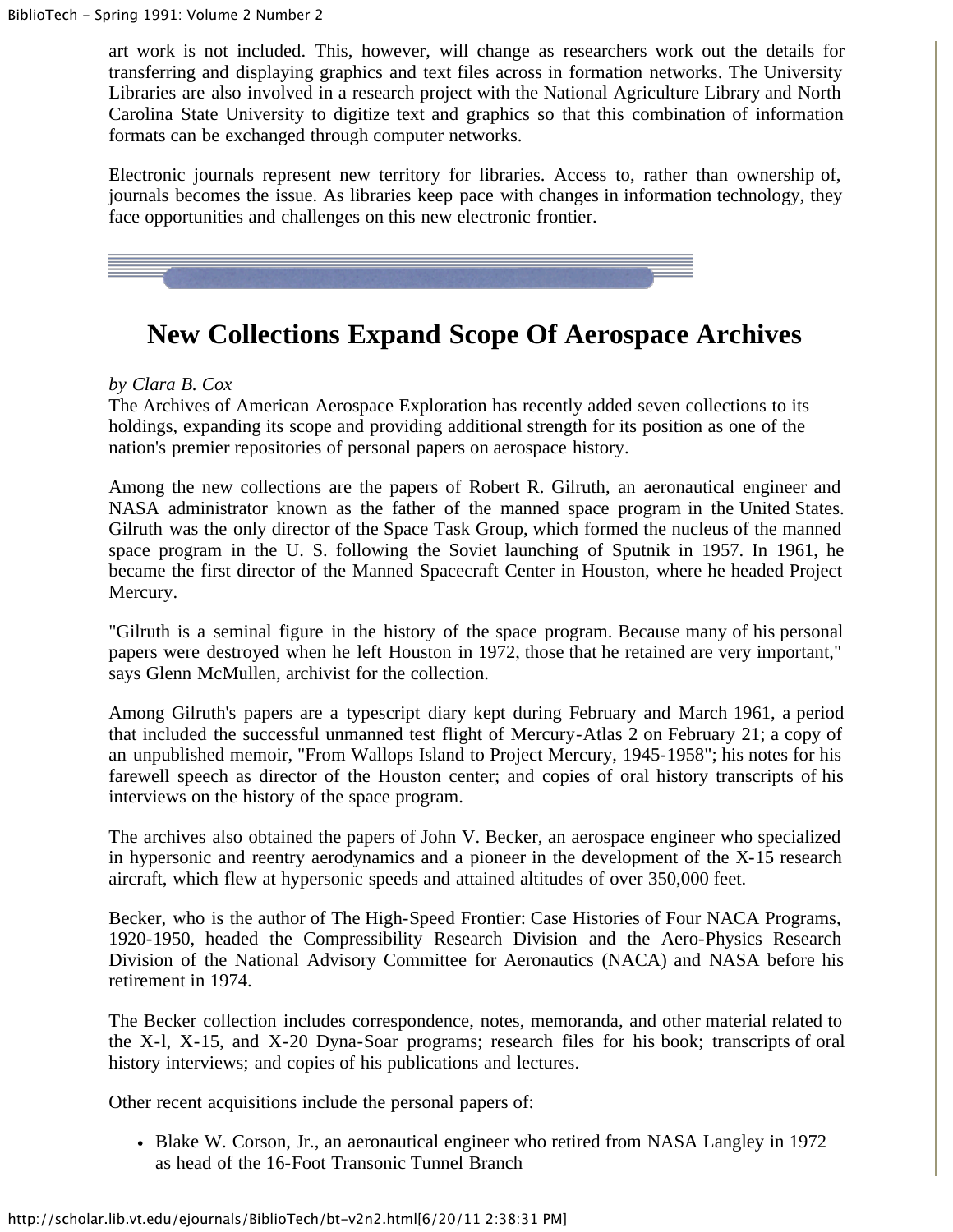- John E. Duberg, an aeronautical engineer and NASA ad ministrator who served twelve years as associate director of Langley's Theoretical Mechanics Division
- F. Edward McLean, an aerospace engineer who received patent awards for a supersonic airplane design, the author of Supersonic Cruise Technology, and aeronautical manager and head of the NASA Supersonic Technology Office
- Edward C. Polhamus, an aeronautical engineer active in aerodynamics research related to the development of high speed aircraft, and co-inventor of the variable-sweep wing configuration that led to the U.S. Air Force F-111 and B-l aircraft
- John W. Townsend, Jr., a physicist who directed the Goddard Space Center after serving as deputy administrator of the Environmental Sciences Services Administration, associate administrator of the National Oceanic and Atmospheric Administration, and president of the Fairchild Space Company

The new acquisitions bring the total number of collections in the Archives of American Aerospace Exploration to twenty-four. The archives was begun in 1986 with the donation of the papers of Christopher C. Kraft, Jr., a Virginia Tech alumnus who was flight director for all the Mercury and many of the Gemini space missions, and who headed the Johnson Space Center from 1972 to 1982.

Other collections in the archives include the papers of Apollo XI astronaut Michael Collins; the papers of Samuel Herrick, the founder of the field of astrodynamics; and the papers of John T. Parsons, a pioneer in the field of numerical control. All are housed in the Special Collections Department in Newman Library.

"In large part the archives represents a network of people who worked together, and their papers often interconnect," McMullen says. He adds that "Evert B. Clark, a space journalist who received an award for his coverage of the Apollo program and whose papers are part of the collection, even interviewed a number of the other people whose papers we have."

Persons interested in obtaining further information on the aerospace archives, including a detailed lists of its collections, may contact Glenn McMullen at (703)231-9205, or write to the Archives of American Aerospace Exploration, University Libraries Special Collections Deaprtment, PO Box 90001, Blacksburg, VA< 24062-9001



# **A Scenario Remotely to be Desired**

### *by Alan Armstrong*

Consider the following: Dr. Strangelodge, associate professor in the Department of Sub-Urban Studies, has recently been hired as consultant to the Society for Life Under Ground (SLUG). His mission is to analyze a plan to construct a huge subterranean complex combining condominiums, a shopping mall, and a miniature golf course.

Known for his cross-disciplinary approach to problem solving, Dr. Strangelodge wants to cover the medical and psychological effects on the human animal of extended periods of time spent underground, but doesn't want to leave out aesthetics, and always likes to spice up his prose with the occasional literaly quote or allusion.

He leans back in his squeaky leather swivel chair, runs his fingers through his Einsteinish curls, sucks his bearded lower lip, and contemplates the holes in the ceiling tiles. But only for a moment. "Aha," he exclaims, raising a finger, "the library CD-ROM networks will meet all my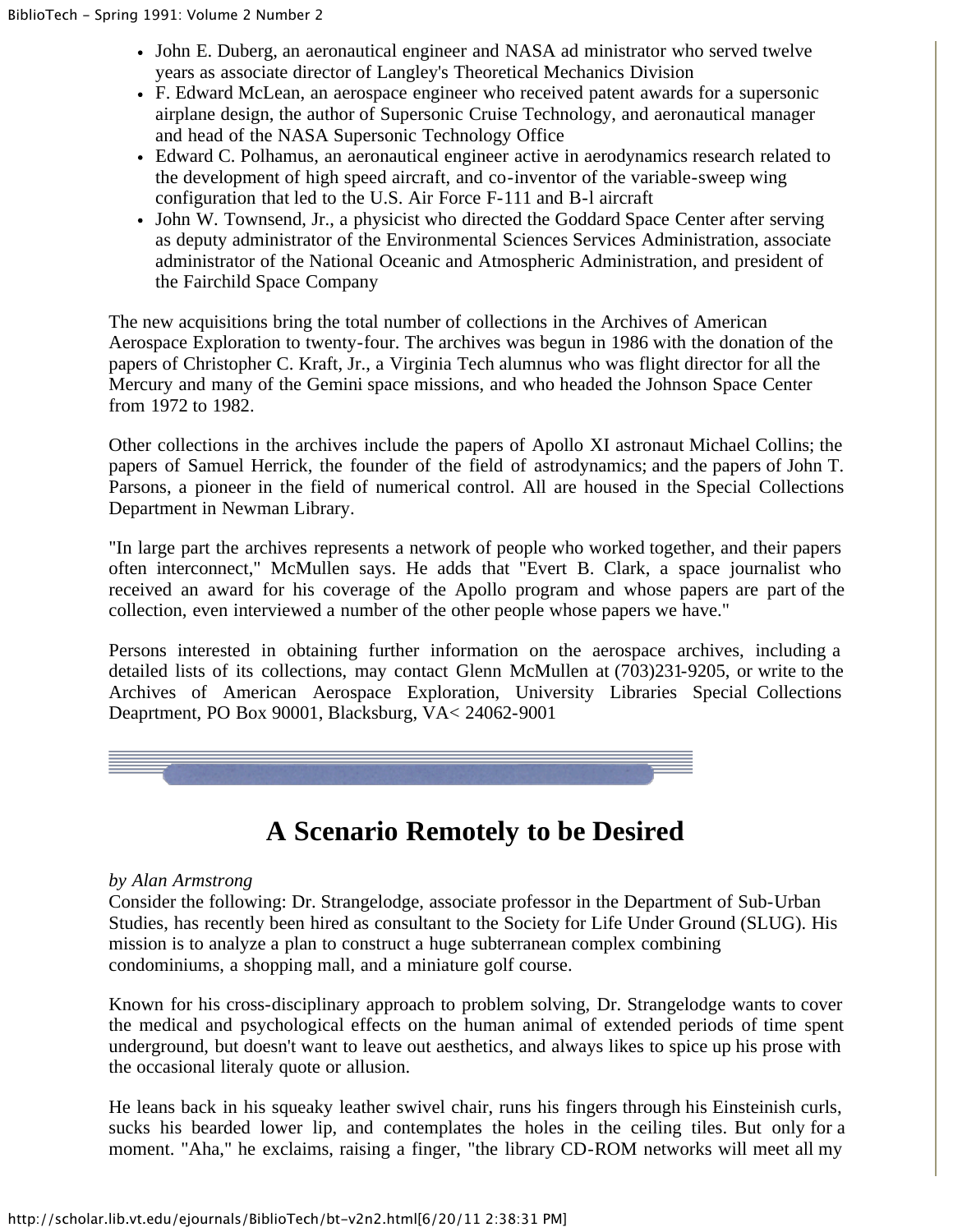needs: Medline at the Vet Med Library, PsycLIT and MLA International Bibliography at Newman, Art Index at the Art and Architecture Library. I'll get it all right here on my own PC, quicker than the flick of a mole's tail!"

And he does, thanks to the remote access to CD-ROM databases soon to become available to Virginia Tech faculty, staff, and students.

Since June 1990, the Reference Department at Newman Library has had in place a local area network providing access to PsycLlT, ERIC, Agricola, MLA International Bibliography, and several other bibliographic and numeric databases on CD-ROM. As many as eight users can simultaneously search these databases from workstations located in the library building. Soon, access to the CD-ROM network will be expanded to include remote access between Newman Library and the Veterinary Medicine and Art and Architecture branch libraries.

Library patrons using terminal emulation software on microcomputers located at any of these libraries will be able to call a host PC at any other library, using the university's digital phone system. The call is then processed by a device invented by library programmer Nikhil Jain, which permits compatability between the host PC and the phone system. The host PC contains all the search software, and once the phone connection is made, the remote user performs all search activity on this PC as though he or she is actually present in the library.

Few libraries have at tempted to provide access to CD-ROM databases in such a manner, and none of those attempts had been successful when Virginia Tech's project was begun. Tackling the technical details involved, however, was only one obstacle library workers had to overcome. For example, terminal emulation software had to be distributed and permission rights had to be gained from vendors for remote access to their databases. Much experimentation and negotiation was required before the present system could be put in place.

Providing remote access among the campus libraries is only the beginning; in the future, remote access may be extended to additional on- and off-campus facilities (including offices or even homes) when the library has sufficient hardware and processing power to handle the potential onslaught of access requests such a service may prompt. In the mean time, slow and deliberate steps are bringing the libraries closer to making the scenario at the start of this story a reality.

# **Architectural Drawings**

### *by Gordon Hogg*

Besides housing books and journals, the Art and Architecture Library holds materials in other formats geared to meet the needs of its patrons. One such collection-largely unknown outside the architecture community at Virginia Tech-is an important sampling of architectural drawings and blueprints. These resources, while not original works, are nonetheless uncommon. Access to the collection is much prized by individuals or teams of students who prepare for site visits by poring over the wealth of detail offered in these large-scale renderings.

According to Annette Burr, art and architecture librarian, and Robert Stephenson, her predecessor in the post and initiator of this collection, the aim of this resource is twofold. First, it offers students experience working with the architectural drawings of such greats as I. M. Pei, Frank Lloyd Wright, Walter Gropius, and Louis Kahn, whose works have been reproduced on a limited basis. The second function is to make available works by local, faculty, and alumni architects, as well as to house a set of drawings representing the buildings on the Virginia Tech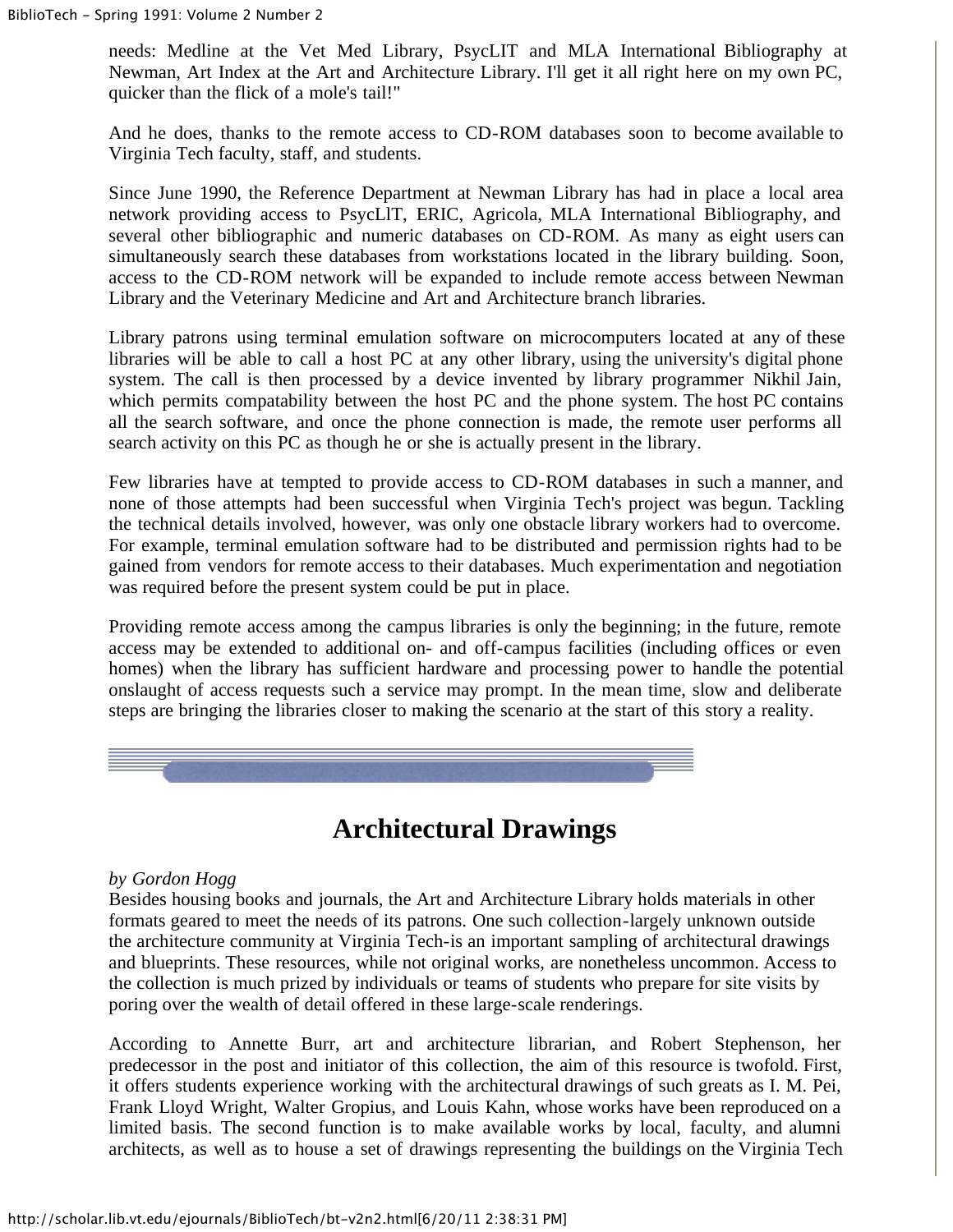campus.

Among the hundreds of architectural documents, some familiar Blacksburg names appear. These in clude Clinton H. Cowgill, whose design for the Lyric Theatre addition is included, and Harold S. Hill, who designed many area residences and businesses. There are other distinguished faculty and alumni contributions, to be sure, and it pleases librarian Annette Burr to welcome additions to this collection at a steady rate.

The collection of architectural drawings in Cowgill Hall affords future architects a valuable opportunity to study, in minute and painstaking detail, the infrastructure of buildings at Virginia Tech, in Blacksburg, across the country, and overseas. The Walter Gropius plans for the U. S. Embassy in Athens, I. M. Pei's unique East Wing of the National Gallery of Art, and the futuristic Dulles International Airport of Eero Saarinen bespeak the international and cosmopolitan aspects of the collection. The drawings for the Cambridge 7 design of the National Aquarium in Baltimore reveal the interplay of steel, concrete, glass, and water-inside the structure as well as in the harbor.

The Art and Architecture Library is also fortunate to be able to offer its patrons a close look at the work of Louis I. Kahn. A number of his plans are held, including his designs for the Kimbell Art Museum in Fort Worth, the Paul Mellon Center for British Art and British Studies at Yale University, and the Salk Institute for Biological Studies in San Diego.

Whether the researcher seeks to study the practical or the monumental, the special nature of this valuable resource offers much in the way of opportunity for advance preparation to on-site scrutiny of structural and decorative details. With enough conscientious planning, the building under study could become as familiar as home.



# **Newsletter Wins Award**

BiblioTech, the newsletter of Virginia Tech's University Libraries, has received the Southeastern Library Association's (SELA) Spotlight on Public Relations Award as the best library newsletter in the southeastern states in 1988 and 1989. The award was announced at a SELA conference held in Nashville in December 1990. The newsletter, which began publication in fall 1989, is published twice a year with funding from private donations.

"BiblioTech has really proved useful in communicating about library services and collections, and in attracting potential donors," says Paul Gherman, university librarian, who notes that the library has received several significant donations as a result of the newsletter.

The newsletter was designed by Michele Moldenhauer, graphic designer, and is copy-edited by Harry W. Yeatts Jr., publications editor, both in University Relations. Glenn McMullen and Kelly Queijo are co-editors. Members of the editorial board include Alan Armstrong, Janet Carlton, Gordon Hogg, and Gail McMillan. Linda Wilson and Paul Metz served on the editorial board in the newsletter's first year.



# **The Oxford English Dictionary On CD-ROM**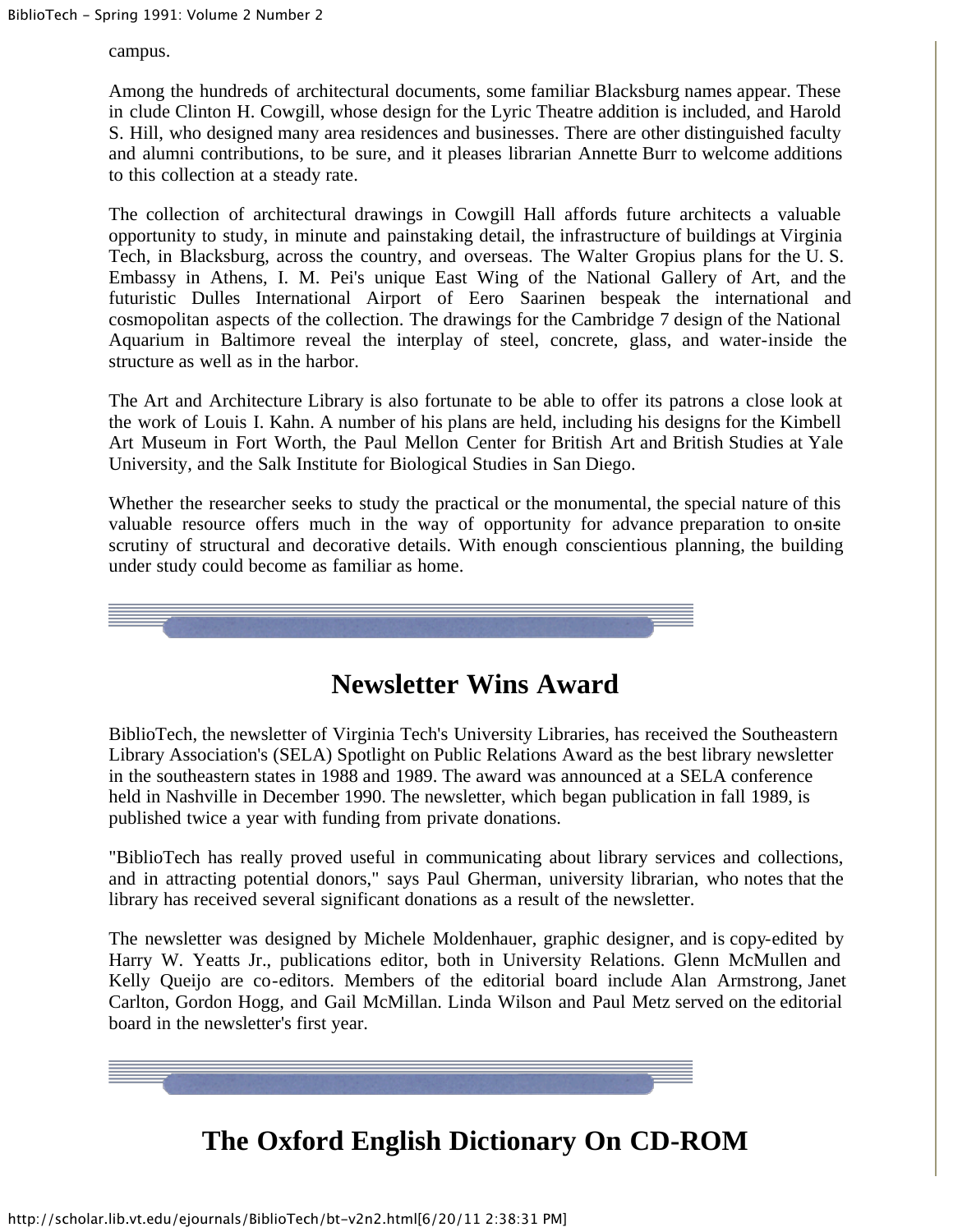### *by Gordon Hogg*

One of the most recent additions to Newman Library's Electronic Reference Area is the Oxford English Dictionary (OED) on CD-ROM. The single disk gives access to the more than 250,000 entries included in the 12 mammoth volumes of the original edition, completed in 1933, but does not as yet encompass the material contained in the 1989 second edition of the OED.

This electronic resource is not meant to replace the paper editions; rather, it offers a unique means of selecting precise information from the 42 million words and nearly 2 million quotations that make up the entries. For quick word-checks or consultations, the familiar paper OED is still the preferred source, but to discover whether the dictionary includes any Shakespeare quotations on food, for example, the CD-ROM format comes into its own.

Even though the user will need to learn more terminology and command language than is required by many of the other indexes on CD-ROM, the dedicated scholar of language, linguistics, philology, literature, or lexicography will benefit from this means of using a time honored research tool. Its applica tions in the humanities fields are obvious, and its flexibility in turning up quotations, definitions, or etymologies by name, date, or language is a continuing delight to users. In fact, they often feel that they are rediscovering the original Oxford English Dictionary as a far more versatile tool than they could have imagined.

The OED on CD-ROM is one more example of the successful merging of a new technology and existing reference sources. Just as this format has made information in indexes multifaceted rather than linear, it has now transformed the greatest of English dictionaries. The Oxford English Dictionary is now truly greater than the sum of its parts.



### **Accomplishments**

**Lowell Ashley**, principal cataloger, presented a paper, "Videos in the Music Library: Bibliographic Control," at the annual conference of the Music Library Association in Indianapolis, Indiana, February 1991. Ashley was also elected chair of the special interest group on music of the VTLS Users Group.

**Lynn Scott Cochrane**, assistant to the university librarian, was one of three librarians elected from Virginia to represent the state at the White House Conference on Libraries and Information Services, July 9-13 1991. More than 650 delegates will meet in Washington to discuss and debate recommendations for the improvement of library and information services in the United States.

**Paul Gherman**, university librarian, delivered a talk at the Association of Southeast Research Libraries meeting at Hilton Head, South Carolina, in February 1991 on serials pricing and the electronic journal. He has also been appointed chair of the Scholarly Communications Committee of the Association of Research Libraries.

**Diane Glazener**, office services specialist in the Veterinary Medicine Library, presented a paper on "Library Applications in a Free Form Information Management Environment" and made a presentation on forming a users group at the 1991 askSam Users Conference in San Diego, March 1991.

**Gail McMillan**, serials cataloging team leader, was the serials holdings interest group leader at the March 1991 meeting of the VTLS Eastern Regional Users Group in Williamsburg.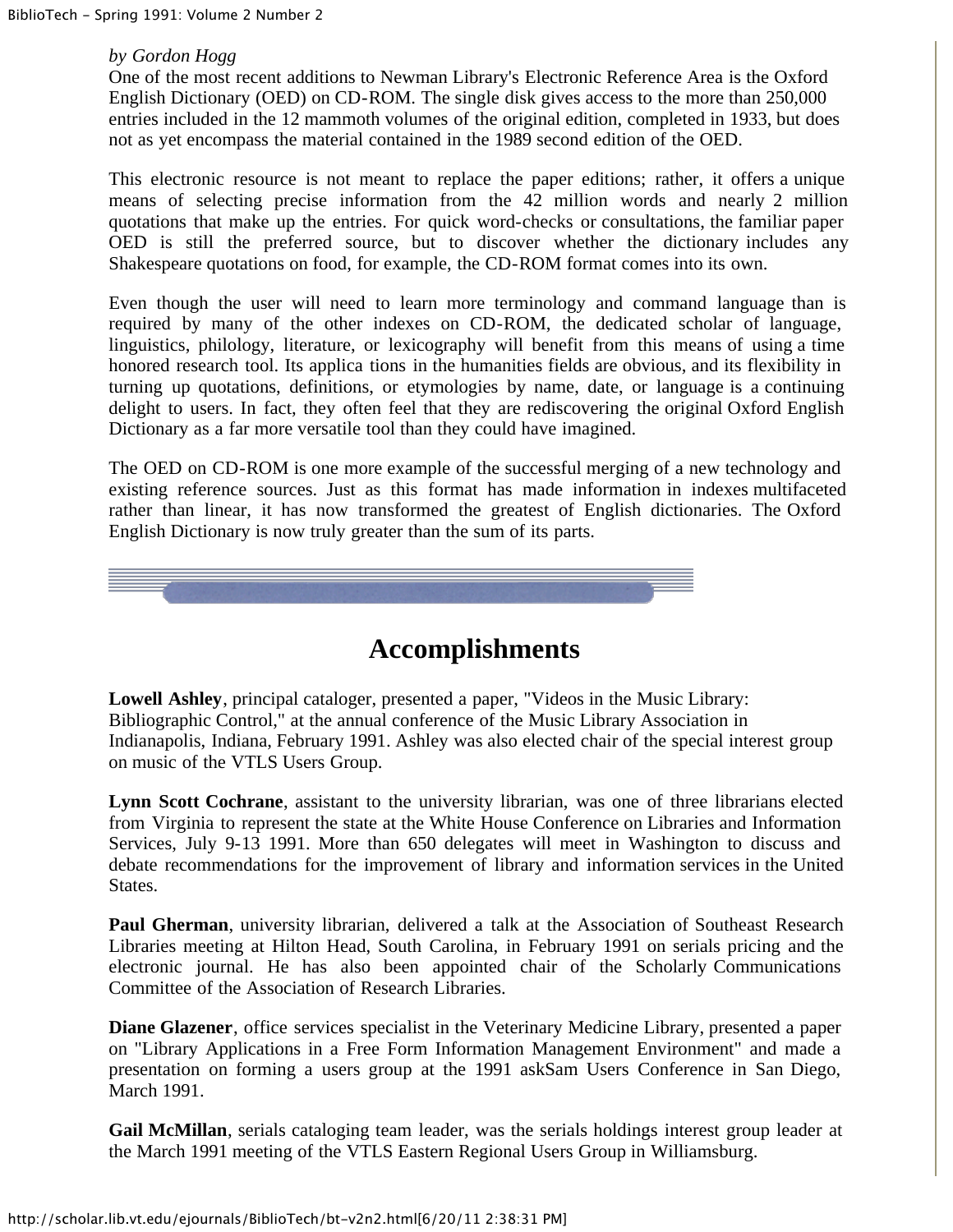**Glenn McMullen**, head of the Special Collections Department, published an article, "Tending the Wounded: Two Virginians in the Confederate Medical Service," in Virginia Cavalcade, Vol. 40, No. 4 (Spring 1991).

**Paul Metz**, principal bibliographer, has been appointed to the ACRL University Libraries Section Program Planning Committee for the 1992 ALA Conference in San Francisco.

**Lane Rasmussen**, business librarian, has been elected secretary of the Virginia chapter of the Special Libraries Association.

**Roger Stelk**, reference librarian, and F. Wilfrid Lancaster (University of Illinois) published an article, "The Use of Shelflist Samples in Studies of Book Availability," in Collection Management, Vol. 13, No. 4 (1990).

**John Straw**, university archivist, has been appointed chair of the local ar rangements committee for the Mid Atlantic Archives Conference's 1991 fall meeting to be held in Roanoke, Virginia, November 7-9. **Glenn Mc Mullen**, head of special collections, and **Laura Katz**, manuscripts curator, are also serving on the committee.

**Linda Wilson**, coordinator of reference services, gave a presentation on "A Virginia High School/University Computer Network" at the Virginia Educational Media Association annual conference in Richmond, November 1990.



## **From the University Librarian**

The article that begins this issue, "E-Journals: A New Frontier," reports on a new form of scholarly communication, the electronic journal. This new format may offer research libraries a ray of hope toward solving one of the most threatening problems we face: the escalating costs of journals, especially scientific, technical, and medical journals.

The electronic journal promises to offer access to current research at a fraction of the cost of the traditional journal. Typesetting, printing, inventory, and shipping costs are eliminated for the publisher, while binding, shelving, and circulation costs are eliminated for the library. Indeed, faculty members and students may be able to access electronic journals at their desktop workstations-one step toward a library without walls.

The emergence of electronic journals raises a variety of issues, such as the willingness of faculty members to accept this new medium as a valid form of publication for promotion and tenure consideration. Similarly, the use of this new format raises questions about copyright law and authors' control over their publications. Currently, faculty members sign over ownership of their work to publishers, and universities must buy back these works for their libraries at everincreasing costs. Clearly, the advent of the electronic journal invites us to re-examine these and other issues surrounding scholarly communication.

*Paul M. Gherman*

**[Virginia Tech](http://www.vt.edu/) | [University Libraries](http://www.lib.vt.edu/) | [DLA](http://scholar.lib.vt.edu/index.html) | [Contact Us](http://scholar.lib.vt.edu/cgi-bin/comment.pl) | [Get Adobe Reader](http://get.adobe.com/reader/)**